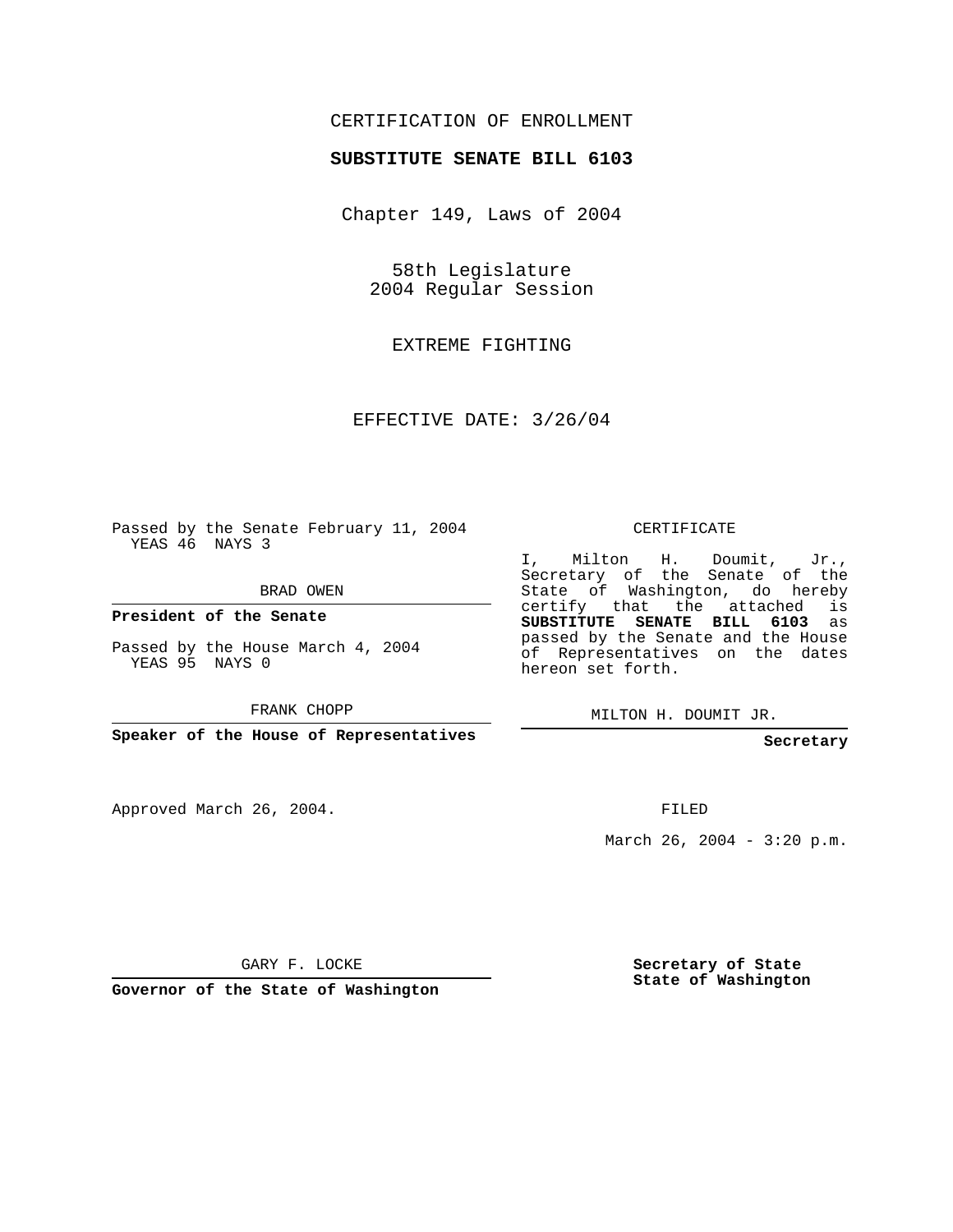## **SUBSTITUTE SENATE BILL 6103** \_\_\_\_\_\_\_\_\_\_\_\_\_\_\_\_\_\_\_\_\_\_\_\_\_\_\_\_\_\_\_\_\_\_\_\_\_\_\_\_\_\_\_\_\_

\_\_\_\_\_\_\_\_\_\_\_\_\_\_\_\_\_\_\_\_\_\_\_\_\_\_\_\_\_\_\_\_\_\_\_\_\_\_\_\_\_\_\_\_\_

Passed Legislature - 2004 Regular Session

## **State of Washington 58th Legislature 2004 Regular Session**

**By** Senate Committee on Commerce & Trade (originally sponsored by Senators Zarelli, Keiser, Rasmussen, Regala, Franklin, Kline, Deccio, Jacobsen and Fairley)

READ FIRST TIME 02/09/04.

 1 AN ACT Relating to making certain types of extreme fighting 2 illegal; amending RCW 67.08.002 and 67.08.015; prescribing penalties; 3 and declaring an emergency.

4 BE IT ENACTED BY THE LEGISLATURE OF THE STATE OF WASHINGTON:

 5 **Sec. 1.** RCW 67.08.002 and 2002 c 147 s 1 are each amended to read 6 as follows:

 7 The definitions in this section apply throughout this chapter 8 unless the context clearly requires otherwise.

9 (1) "Amateur" means a person who ((engages in athletic activities 10 as a pastime and not as a professional)) has never received nor 11 competed for any purse or other article of value, either for expenses 12 of training or for participating in an event, other than a prize of 13 fifty dollars in value or less.

14 (2) "Boxing" means ((a contest in)) the sport of attack and defense 15 which <u>uses</u> the contestants ((<del>exchange blows with their</del>)) fists <u>and</u> 16 where the contestants compete with the intent not to injure or disable 17 an opponent, but to win by decision, knockout, or technical knockout, 18 but does not include professional wrestling.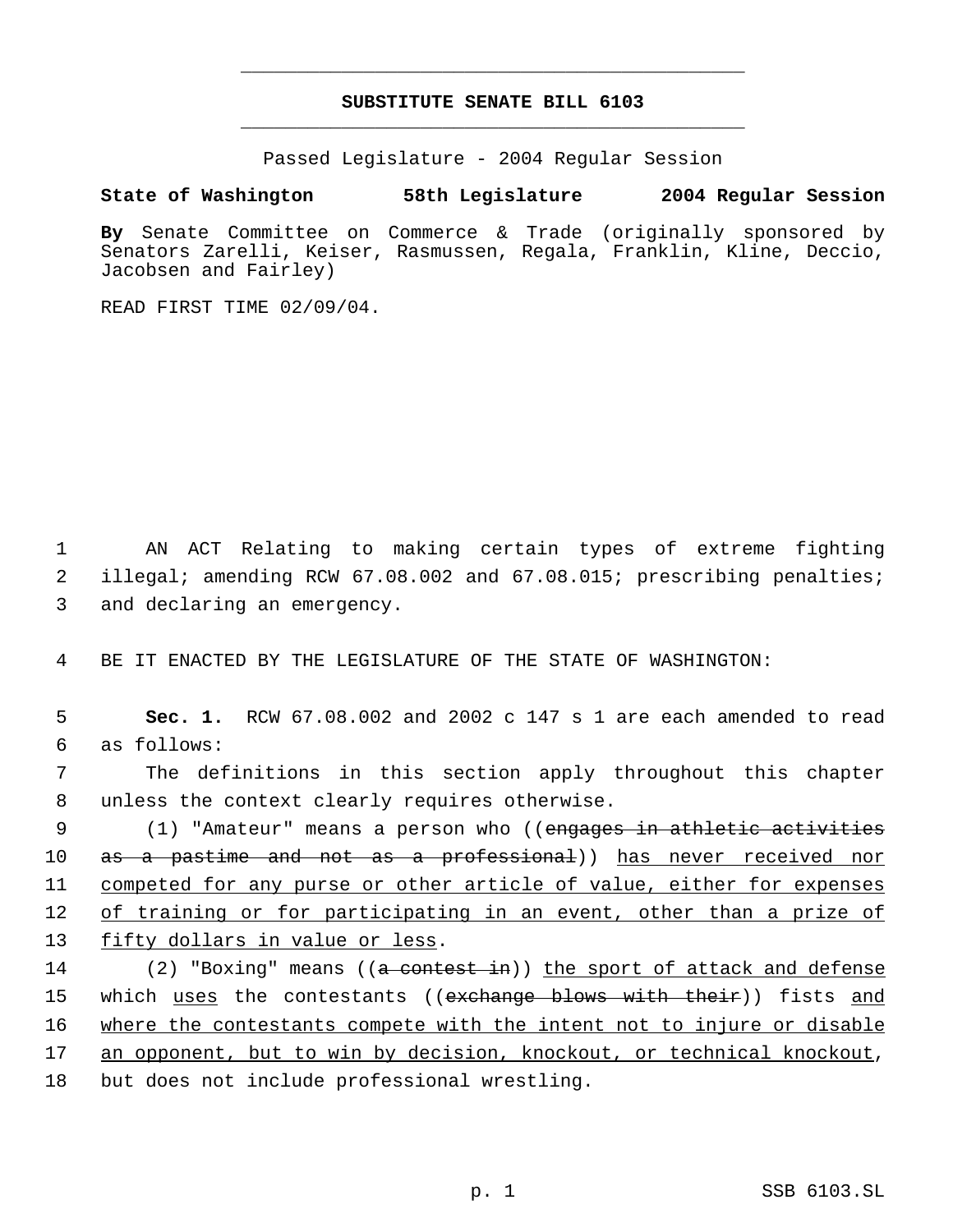(3) "Chiropractor" means a person licensed under chapter 18.25 RCW as a doctor of chiropractic or under the laws of any jurisdiction in which that person resides.

(4) "Department" means the department of licensing.

 (5) "Director" means the director of the department of licensing or the director's designee.

 (6) "Event" includes, but is not limited to, a boxing, wrestling, or martial arts contest, sparring, fisticuffs, match, show, or exhibition.

 (7) "Event physician" means the physician licensed under RCW 67.08.100 and who is responsible for the activities described in RCW 67.08.090.

 (8) "Face value" means the dollar value of a ticket or order, which value must reflect the dollar amount that the customer is required to pay or, for a complimentary ticket, would have been required to pay to purchase a ticket with equivalent seating priority, in order to view the event.

 (9) "Gross receipts" means the amount received from the face value of all tickets sold and complimentary tickets redeemed.

 (10) "Kickboxing" means a type of boxing in which blows are 21 delivered with the ((hand)) fist and any part of the leg below the hip, 22 including the foot and where the contestants compete with the intent 23 not to injure or disable an opponent, but to win by decision, knockout, 24 or technical knockout.

 (11) "Martial arts" means a type of boxing including sumo, judo, karate, kung fu, tae kwon do, pankration, muay thai, or other forms of full-contact martial arts or self-defense conducted on a full-contact basis where weapons are not used and the participants utilize kicks, punches, blows, or other techniques with the intent not to injure or disable an opponent, but to defeat an opponent or win by decision, knockout, technical knockout, or submission.

 (12) "No holds barred fighting," also known as "frontier fighting" and "extreme fighting," means a contest, exhibition, or match between contestants where any part of the contestant's body may be used as a weapon or any means of fighting may be used with the specific purpose to intentionally injure the other contestant in such a manner that they 37 may not defend themselves and a winner is declared. Rules may or may not be used.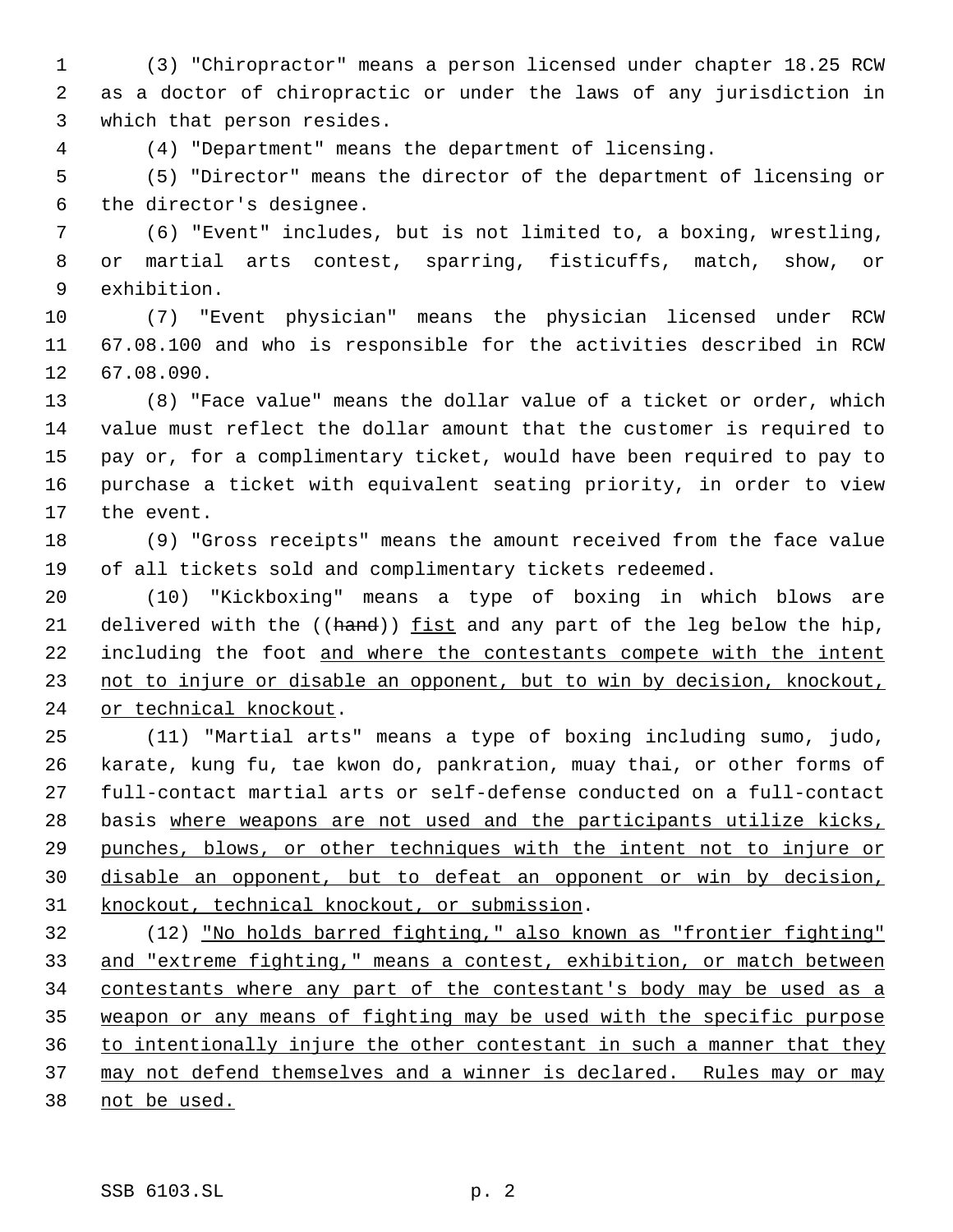(13) "Combative fighting," also known as "toughman fighting," "toughwoman fighting," "badman fighting," and "so you think you're tough," means a contest, exhibition, or match between contestants who 4 use their fists, with or without gloves, or their feet, or both, and 5 which allows contestants that are not trained in the sport to compete and the object is to defeat an opponent or to win by decision, knockout, or technical knockout.

 (14) "Physician" means a person licensed under chapter 18.57, 18.36A, or 18.71 RCW as a physician or a person holding an osteopathic or allopathic physician license under the laws of any jurisdiction in which the person resides.

 $((+13))$   $(15)$  "Professional" means a person who has received or 13 competed for ((money)) any purse or other articles of value greater than fifty dollars, either for the expenses of training or for participating in an event.

 $((+14))$   $(16)$  "Promoter" means a person, and includes any officer, director, employee, or stockholder of a corporate promoter, who produces, arranges, stages, holds, or gives an event in this state involving a professional boxing, martial arts, or wrestling event, or shows or causes to be shown in this state a closed circuit telecast of a match involving a professional participant whether or not the telecast originates in this state.

23 ( $(\overline{+15})$ )  $(17)$  "Wrestling exhibition" or "wrestling show" means a form of sports entertainment in which the participants display their skills in a physical struggle against each other in the ring and either the outcome may be predetermined or the participants do not necessarily strive to win, or both.

 (18) "Amateur event" means an event in which all the participants are "amateurs" and which is registered and sanctioned by:

(a) United States Amateur Boxing, Inc.;

(b) Washington Interscholastic Activities Association;

- (c) National Collegiate Athletic Association;
- (d) Amateur Athletic Union;
- (e) Golden Gloves of America;
- (f) United Full Contact Federation;
- (g) Any similar organization recognized by the department as
- exclusively or primarily dedicated to advancing the sport of amateur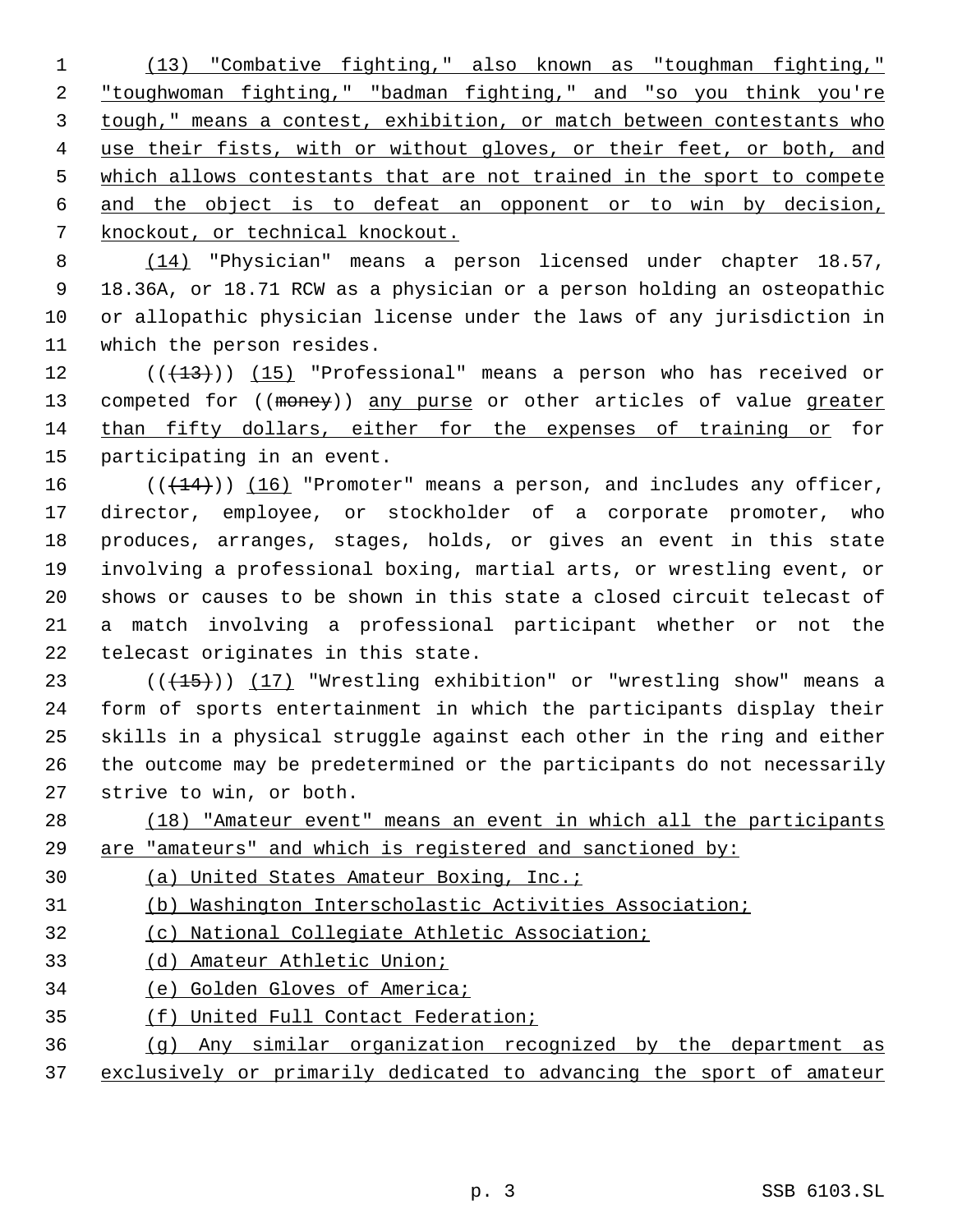boxing, kickboxing, or martial arts, as those sports are defined in this section; or

 (h) Local affiliate of any organization identified in this subsection.

 (19) "Elimination tournament" means any contest in which contestants compete in a series of matches until not more than one contestant remains in any weight category. The term does not include any event that complies with the provisions of RCW 67.08.015(2) (a) or (b).

 **Sec. 2.** RCW 67.08.015 and 2002 c 86 s 306 are each amended to read as follows:

 (1) In the interest of ensuring the safety and welfare of the participants, the department shall have power and it shall be its duty to direct, supervise, and control all boxing, martial arts, and wrestling events conducted within this state and an event may not be held in this state except in accordance with the provisions of this chapter. The department may, in its discretion, issue and for cause, which includes concern for the safety and welfare of the participants, take any of the actions specified in RCW 18.235.110 against a license to promote, conduct, or hold boxing, kickboxing, martial arts, or wrestling events where an admission fee is charged by any person, club, corporation, organization, association, or fraternal society.

 (2) All boxing, kickboxing, martial arts, or wrestling events that: (a) Are conducted by any common school, college, or university, whether public or private, or by the official student association thereof, whether on or off the school, college, or university grounds, where all the participating contestants are bona fide students enrolled in any common school, college, or university, within or without this state; or

 (b) Are entirely amateur events as defined in RCW 67.08.002(18) and promoted on a nonprofit basis or for charitable purposes;

 are not subject to the licensing provisions of this chapter. A boxing, martial arts, kickboxing, or wrestling event may not be conducted within the state except under a license issued in accordance with this chapter and the rules of the department except as provided in this section.